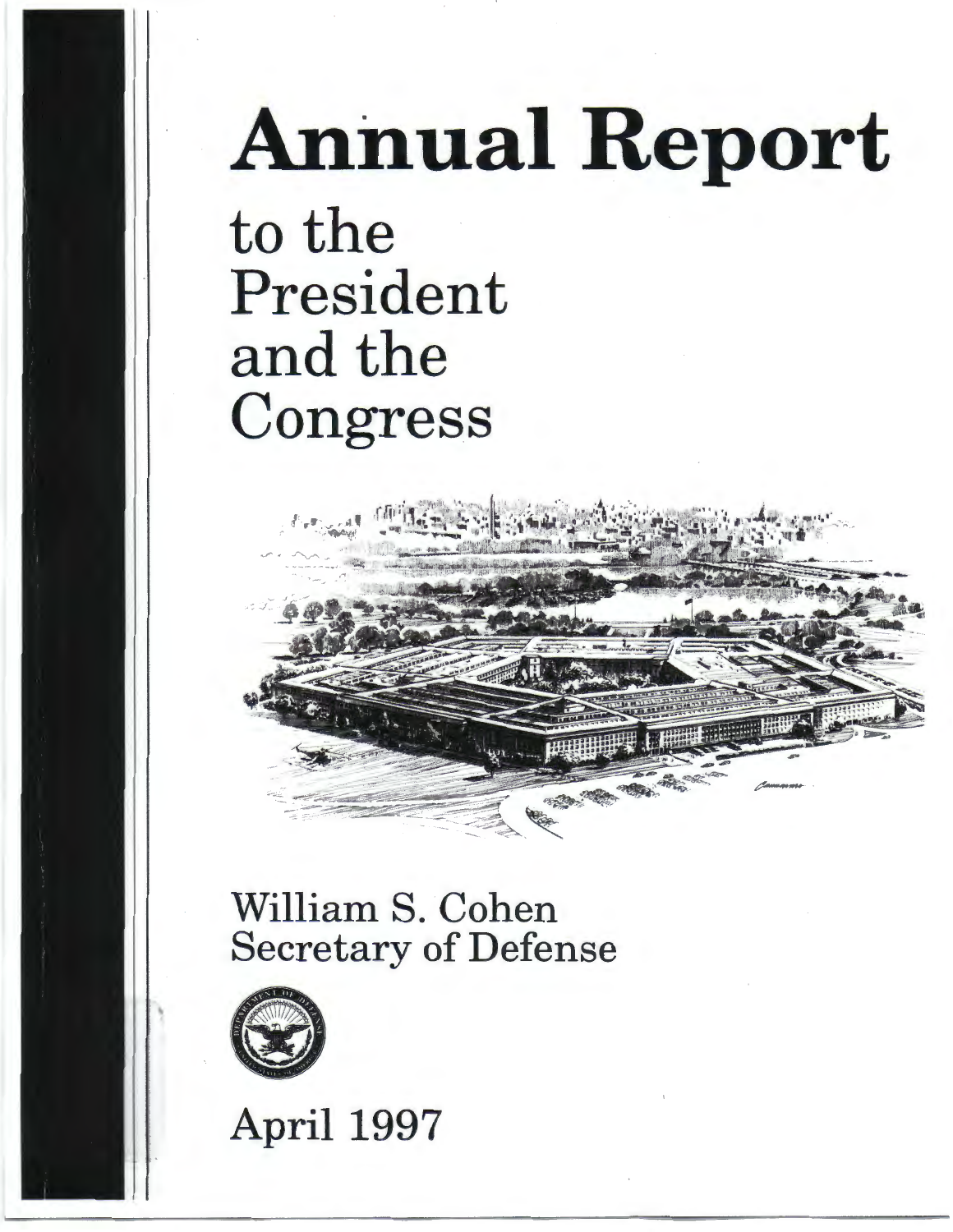## **NATIONAL SECURITY AND THE LAW OF THE SEA CONVENTION**

×

In October 1994, the President transmitted the UN Law of the Sea (LOS) Convention to the Senate for advice and consent. DoD has long supported the United States becoming a party to the Convention, provided U.S. concerns with its deep seabed mining provisions could be adequately addressed. The Deep Seabed Mining Implementing Agreement of July 1994 removed those concerns and cleared the way for widespread acceptance of the entire Convention, which is of major strategic and economic importance to the United States.

The United States is and will continue to be a global power with global interests. Protecting these interests will require U.S. security commitments around the world and, when vital U.S. interests are threatened, a willingness to use American military power. The LOS Convention establishes agreed international rules regarding freedoms of navigation and flight essential for maintaining the global mobility, presence, and readiness of U.S. armed forces. The navigational rights and freedoms in the Convention are used on a daily basis by naval and air forces of the United States, its allies, and coalition partners.

The United States is moving into a new era where the LOS Convention, already having come into force with over 100 parties, is gaining more and more importance in maintaining the balance between coastal and maritime interests. Most key U.S. maritime allies, including Australia, Canada, France, Germany, Italy, Japan, Korea, and the United Kingdom, as well as other Organization for Economic Cooperation Development countries who, like the United States, had previously refused to become a party, have joined or are in the process of joining very soon.

The United States, being both a maritime and a coastal nation with the largest Exclusive Economic Zone in the world, has much to gain by becoming a party. In fact, the United States risks seriously degrading its ability to speak with authority if it fails to join, because the United States will then become the world's most important maritime power outside the Convention. Receiving the Senate's advice and consent at the earliest possible time is the next step for ensuring continued American leadership in this vital area.